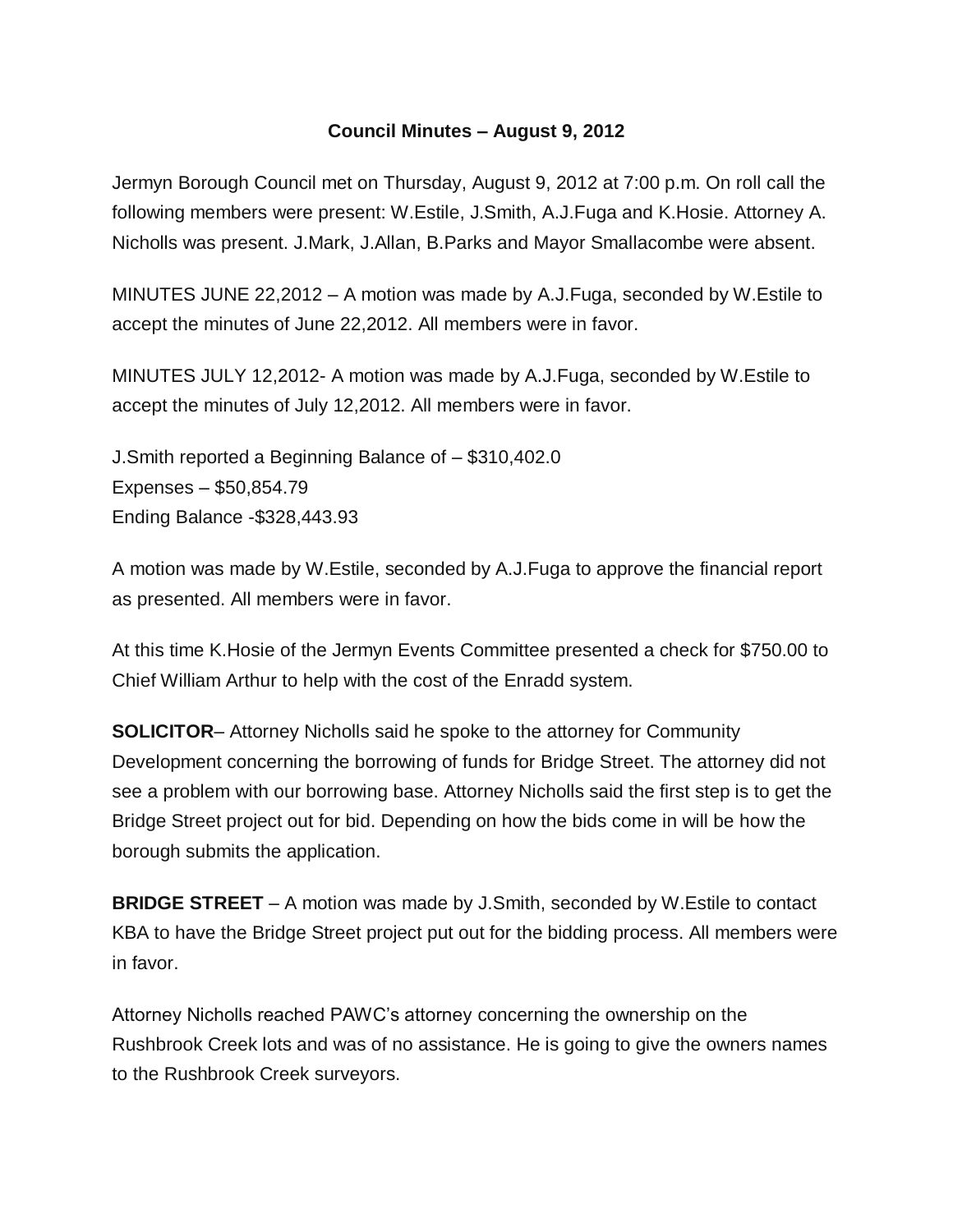**PUBLIC INPUT**– Mr. Langman, Gibson Street asked when the roof will be repaired on the borough building? K. Hosie said we are trying to find the funds, we did apply for a grant but did not receive it.

A.Wilson asked why borrow the money for Bridge Street when we have \$328,000.00 in the general fund? K.Hosie said that money is needed for other projects.

J.Duffy, Millineum Day Care, Madison Avenue asked if anything has been done to resolve the parking situation ? K.Hosie said B.Parks was supposed to look into it. Mr.Duffy said if its not a parking lot his business will use the road when alternate parking is enforced. K.Hosie said she will speak to Mr. Parks.

M.Newberry from Lackawanna County informed council of the county auction August 18, arts and crafts on August 23, cheerleading clinic, August 17 and 18 and car seat check September 19.

A.Whitiak, 512 Garfield Avenue addressed council concerning a water problem in front of his residence since 2001. He said the water used to cover 2 to 3 feet and now is 8 feet. K. Hosie said the borough will contact the engineer to see what can be done. Mr .Whitiak asked about the rental ordinance application and he thought it was just for residents. A. Nicholls will look at the ordinance.

R. Rood said the Millneum Day Care should never have been sold the way it was without enough parking. Mr. Duffy sat with Mr. Estile at a work session and according to the zoning book, Mr. Duffy only needs one and a half parking spots for 10 children.

**INVOICES**– A motion was made by A.J.Fuga, seconded by W.Estile to pay invoices in the amount of \$1165.05. All members were in favor.

**PUBLIC SAFETY** – A.J.Fuga thanked the police department for giving out childrens items and having the enradd on display for the public at the National Night Out.

Art Wilson said the 400 block of Jefferson and the borough parking lot is an embarrassment to the council.